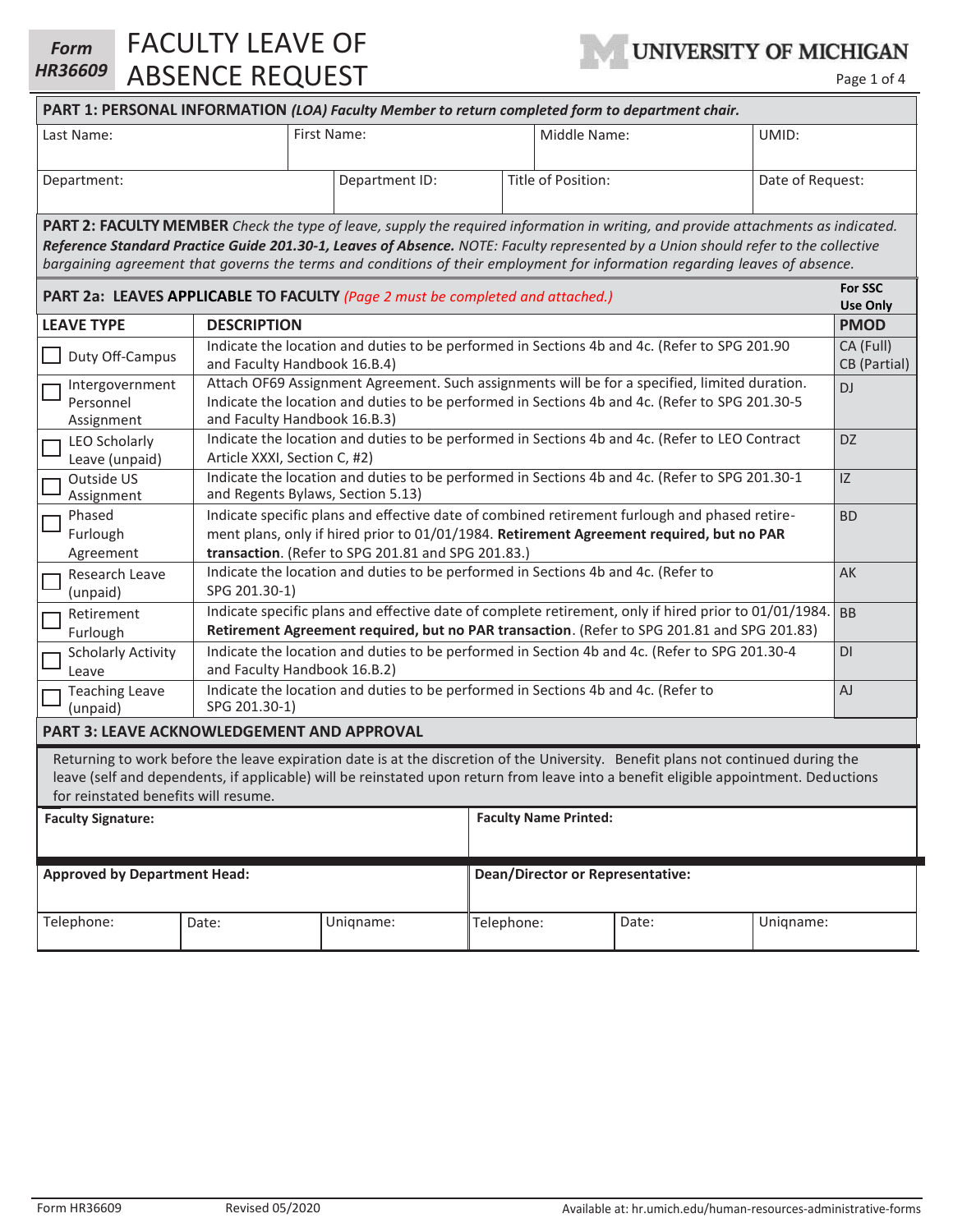| <b>Form</b> | FACULTY LEAVE OF        | UNIVERSITY OF MICHIGAN |
|-------------|-------------------------|------------------------|
|             | HR36609 ABSENCE REQUEST | Page 2 of 4            |



| Name (Last, First, Middle):                                                                                                                                                                                                                                                                                                                                                                                      |                 | UMID:          |  |  |  |  |
|------------------------------------------------------------------------------------------------------------------------------------------------------------------------------------------------------------------------------------------------------------------------------------------------------------------------------------------------------------------------------------------------------------------|-----------------|----------------|--|--|--|--|
| <b>PART 4: LEAVE INFORMATION</b>                                                                                                                                                                                                                                                                                                                                                                                 |                 |                |  |  |  |  |
| To be completed by faculty member: Please submit this form to the chair(s)/director(s) of all the units in which you hold<br>budgeted appointments for approval.                                                                                                                                                                                                                                                 |                 |                |  |  |  |  |
| Leave Begin Date:                                                                                                                                                                                                                                                                                                                                                                                                | Leave End Date: |                |  |  |  |  |
| PART 4a: Select one of the following leaves and check relevant boxes (information required in Part 4b, 4c and/or 4d)                                                                                                                                                                                                                                                                                             |                 |                |  |  |  |  |
| Duty Off-Campus Leave (DOC) for:                                                                                                                                                                                                                                                                                                                                                                                 |                 |                |  |  |  |  |
| One Term<br>100% Salary Support                                                                                                                                                                                                                                                                                                                                                                                  |                 |                |  |  |  |  |
| <b>Two Terms</b><br>50% Salary Support                                                                                                                                                                                                                                                                                                                                                                           |                 |                |  |  |  |  |
| Other                                                                                                                                                                                                                                                                                                                                                                                                            |                 |                |  |  |  |  |
| Leave Without Salary (LWOS). Please explain reason for LWOS in Part 4d below.                                                                                                                                                                                                                                                                                                                                    |                 |                |  |  |  |  |
| PART 4b: Location during leave (information required for Regents' reporting purposes)                                                                                                                                                                                                                                                                                                                            |                 |                |  |  |  |  |
| Organization:                                                                                                                                                                                                                                                                                                                                                                                                    | City:           | State/Country: |  |  |  |  |
| PART 4c: Briefly describe research plans while on leave (information required for Regents' reporting purposes)                                                                                                                                                                                                                                                                                                   |                 |                |  |  |  |  |
|                                                                                                                                                                                                                                                                                                                                                                                                                  |                 |                |  |  |  |  |
|                                                                                                                                                                                                                                                                                                                                                                                                                  |                 |                |  |  |  |  |
|                                                                                                                                                                                                                                                                                                                                                                                                                  |                 |                |  |  |  |  |
| PART 4d: Briefly explain reason for Leave Without Salary (information required for Regents' reporting purposes)                                                                                                                                                                                                                                                                                                  |                 |                |  |  |  |  |
|                                                                                                                                                                                                                                                                                                                                                                                                                  |                 |                |  |  |  |  |
|                                                                                                                                                                                                                                                                                                                                                                                                                  |                 |                |  |  |  |  |
|                                                                                                                                                                                                                                                                                                                                                                                                                  |                 |                |  |  |  |  |
| Note: For University Year appointments on a leave at any effort less than 100%, Fall Term Leaves will run from the<br>beginning of the Academic Year (8/31 to 12/31 for Ann Arbor and Dearborn) (9/1 to 12/31 for Flint). Winter Term<br>Leaves will run until the end of the Academic Year (1/1 to 5/31). Salary and Benefits will also be altered beginning in<br>July for Fall and ending in June for Winter. |                 |                |  |  |  |  |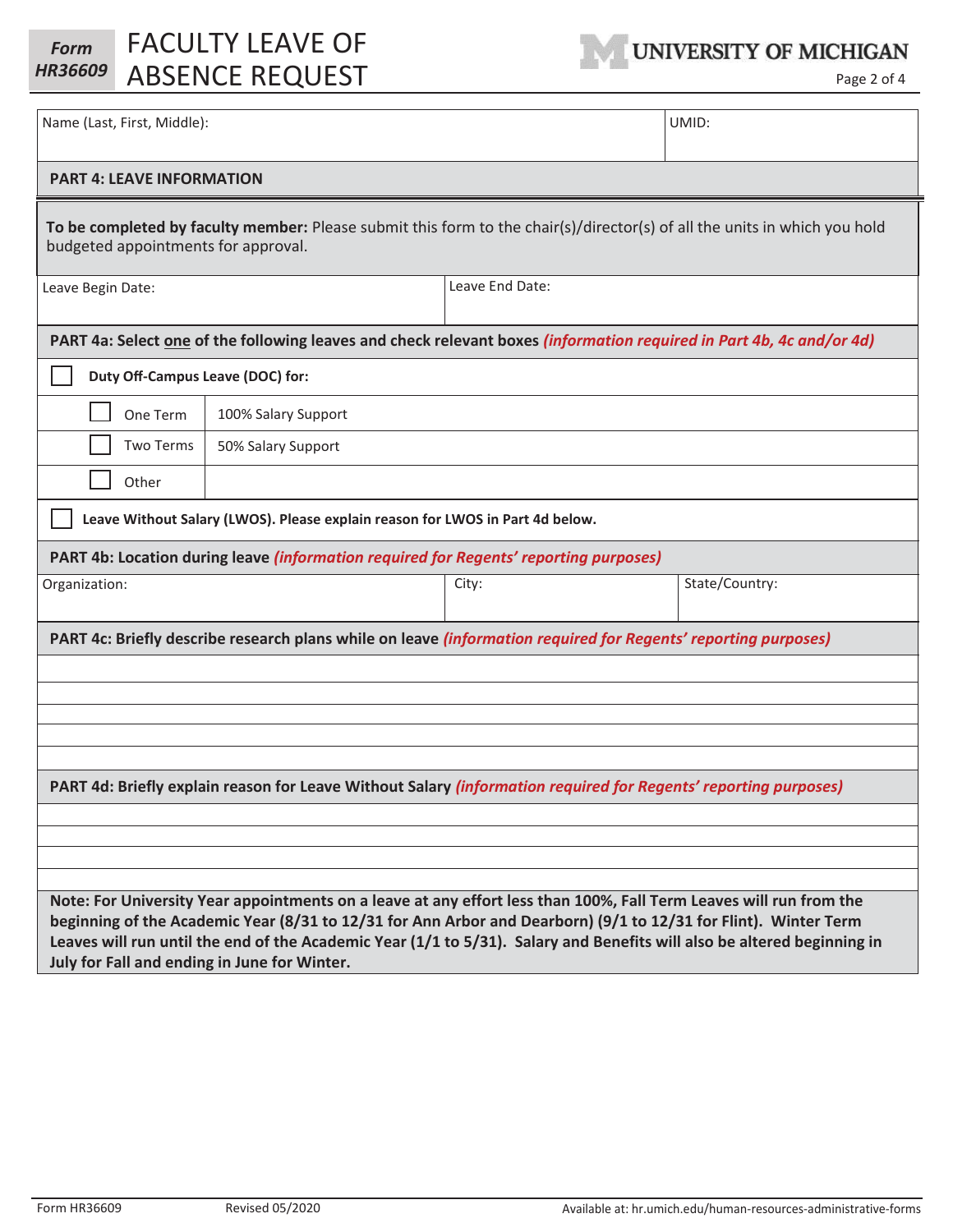FACULTY LEAVE OF **HR36609** ABSENCE REQUEST Page 3 of 4

# **DESCRIPTIONS FOR FACULTY LEAVE OF ABSENCE REQUEST**

### **Duty Off-Campus - Full**

Duties require activities at a site away from one of the three campus locations for a period of one month or more. Indicate the location and duties to be performed in Sections 4b and 4c. (Refer to SPG 201.90 and Faculty Handbook 16.B.4)

# **Duty Off-Campus - Partial**

Duties require activities at a site away from one of the three campus locations for a period of one month or more. Indicate the location and duties to be performed in Sections 4b and 4c. (Refer to SPG 201.90 and Faculty Handbook 16.B.4)

#### **Intergovernmental Personnel Assignment**

Attach OF69 Assignment Agreement. Enter into agreements with agencies of the Federal Government which allow for the temporary assignment of University faculty or staff members to roles in those agencies or for similar assignment of Federal employees to roles within the University. Intergovernmental Personnel Agreements are intended to enhance cooperation between the University and Federal agencies, to take advantage of unusual expertise, skills, or talents, and to provide valuable professional development opportunities for the staff members involved.Such assignments will be for a specified, limited duration. Indicate the location and duties to be performed in Sections 4b and 4c. (Refer to SPG 201.30-5 and Faculty Handbook 16.B.3)

#### **LEO Scholarly Leave (unpaid)**

Refer to LEO Contract Article XXXI, Section C, #2.

#### **Outside US Assignment**

The person is elected to a full-time public political office (except that of Michigan state legislator), or appointed to an office of significant responsibility such as head of or assistant to the head of an office, department, or branch or the federal, state, or local government, or to a position of significant responsibility in a non-profit organization dedicated to public service. Indicate the location and duties to be performed in Sections 4b and 4c. (Refer to SPG 201.30-1 and Regents Bylaws, Section 5.13)

#### **Phased Furlough Agreement**

Indicate specific plans and effective date of combined retirement furlough and phased retirement plans, only if hired prior to 01/01/1984. Retirement Agreement required, but no PAR transaction. (Refer to SPG 201.81, SPG 201.83)

#### **Research Leave (unpaid)**

The person is invited to participate in a unique research project. Indicate the location and duties to be performed in Sections 4b and 4c. (Refer to SPG 201.30-1)

#### **Retirement Furlough**

Indicate specific plans and effective date of complete retirement, only if hired prior to 01/01/1984. Retirement Agreement required, but no PAR transaction. (Refer to SPG 201.81 and SPG 201.83)

#### **Scholarly Activity Leave**

Accept a temporary appointment at another institution when the appointment would, in the interest of the University, permit the faculty member to engage in scholarly activities that would not be otherwise practicably available, and that would significantly enhance the professional effectiveness of the faculty member. Indicate the location and duties to be performed in Sections 4b and 4c. (Refer to SPG 201.30-4 and Faculty Handbook 16.B.2)

#### **Teaching Leave (unpaid)**

The person is invited to teach as a visiting faculty member in another teaching institution. Indicate the location and duties to be performed in Sections 4b and 4c. (Refer to SPG 201.30-1)